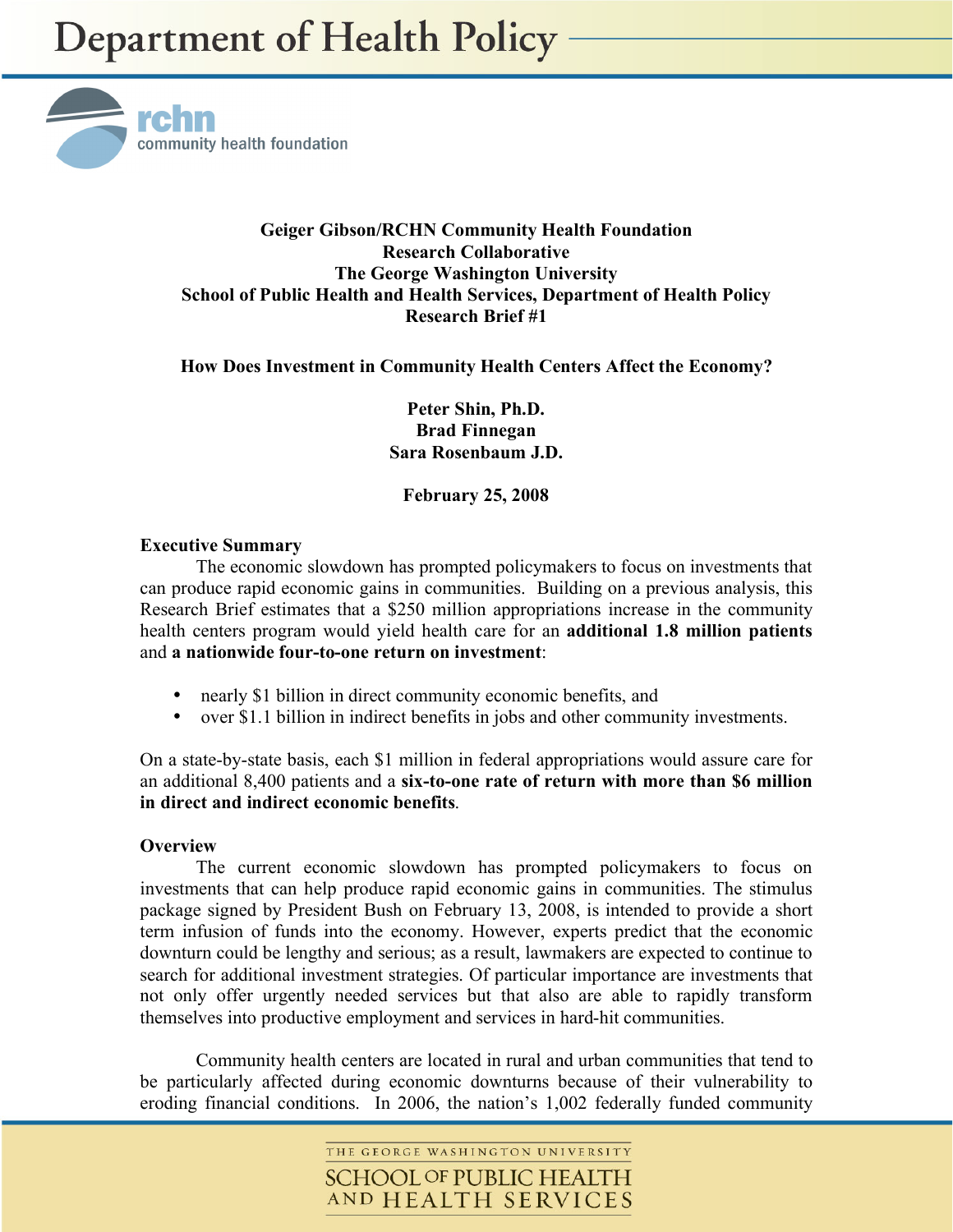health centers operated in over 6,300 rural and urban medically underserved communities characterized by high levels of poverty, high rates of uninsured persons, and elevated health risks.

During 2006, health centers employed more than 97,000 health care professionals and administrative staff (including clerical and patient support staff) and furnished comprehensive primary medical and dental care to more than 15 million community residents, 90 percent of whom are low income, 40 percent of whom have no health insurance, and two thirds of whom are members of racial and ethnic minority groups. In 2006, 44 percent of health centers operated in rural locations, while 56 percent were located in urban areas, as shown in **Figures 1 and 2.** 

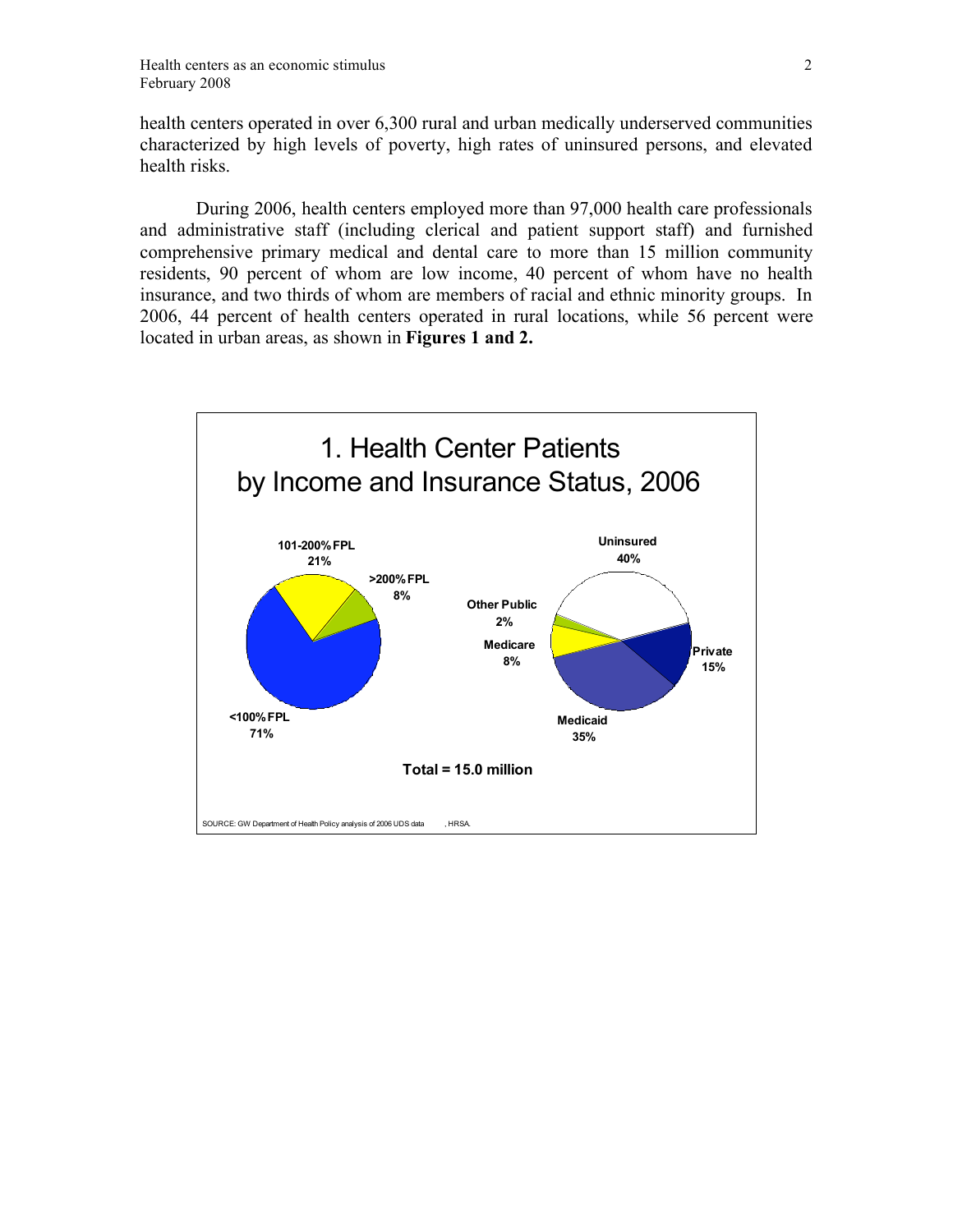

Health centers have demonstrated capacity to grow rapidly to meet patient need, as shown in **Figure 3.** Indeed, rapid expenditure of funds is an express condition of federal grant awards: health centers that receive site expansion funds must be able to implement proposed service expansions within 90 days of grant receipt.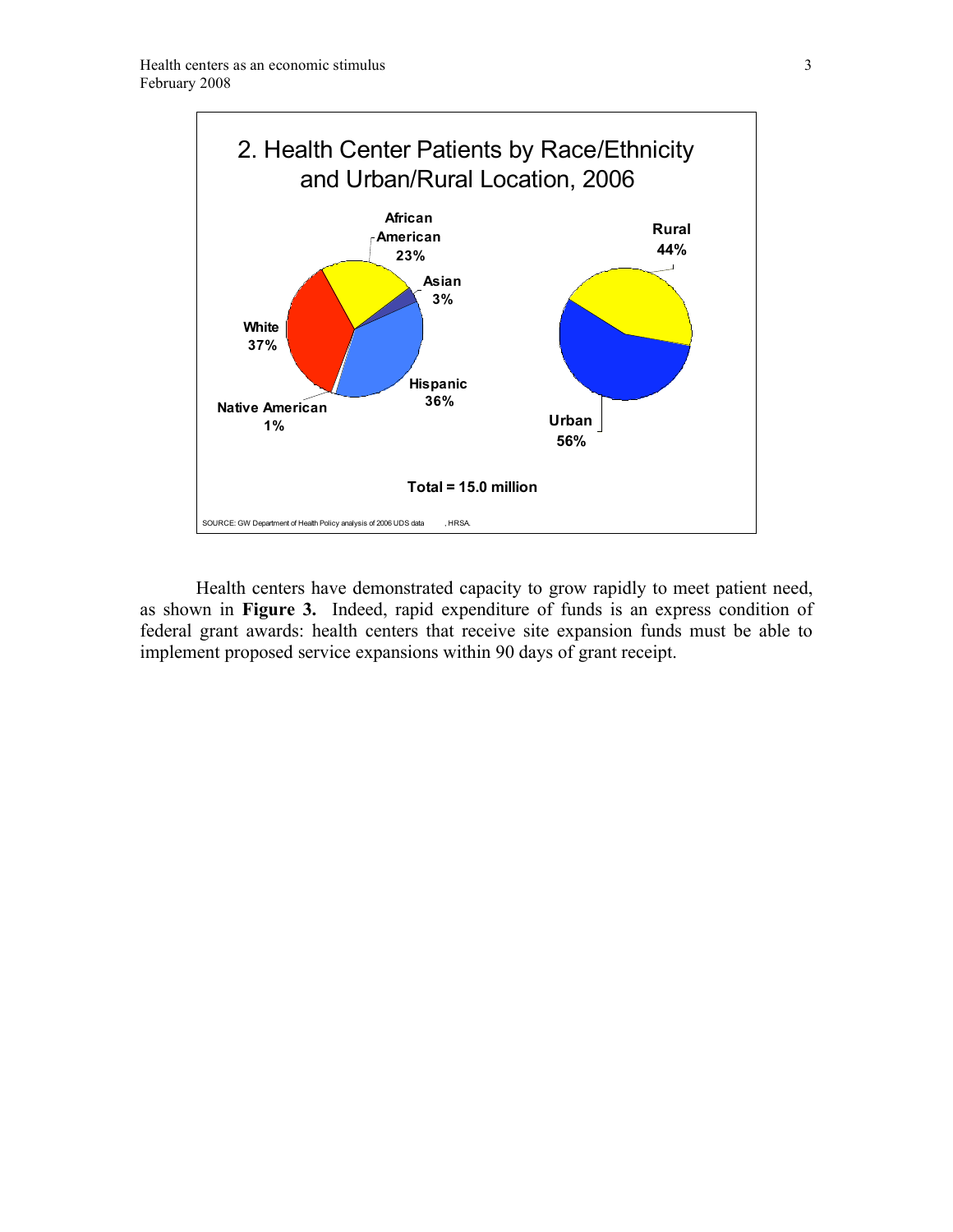

#### **Study Methods**

<u>.</u>

Using available data sources, it is possible to calculate the direct and indirect economic effects of an investment in health centers. The Uniform Data System, which is administered and maintained by the Health Resources and Services Administration, includes tabulated financial, service, staffing, and patient data on all federally funded health centers. The data in the UDS provide information on federal and third party revenues as well as total cost information that allow estimation of the direct economic effects of health centers.

The UDS does not include data on indirect community impact. However, by using health center expenditure data and developing economic models that factor in production as well as costs associated with economic activity generated from health center operations, previous research has shown that health centers have both a direct and indirect economic impact within their communities.<sup>1</sup>

Cross-multiplication was used to estimate the amount of new revenue and economic impact. For example, the ratio of grant dollars to economic impact was used to estimate the economic impact from a \$250 million investment. Estimates were derived using both health center data from UDS and economic impact data from *Access Granted,* and were checked as much as possible against the source data to ensure mathematical and

<sup>&</sup>lt;sup>1</sup> National Association of Community Health Centers, 2007. *Access Granted*, available at http://www.nachc.com/client/documents/issues-advocacy/policy-library/research-data/researchreports/Access\_Granted\_FULL\_REPORT.pdf (Accessed February 11, 2007)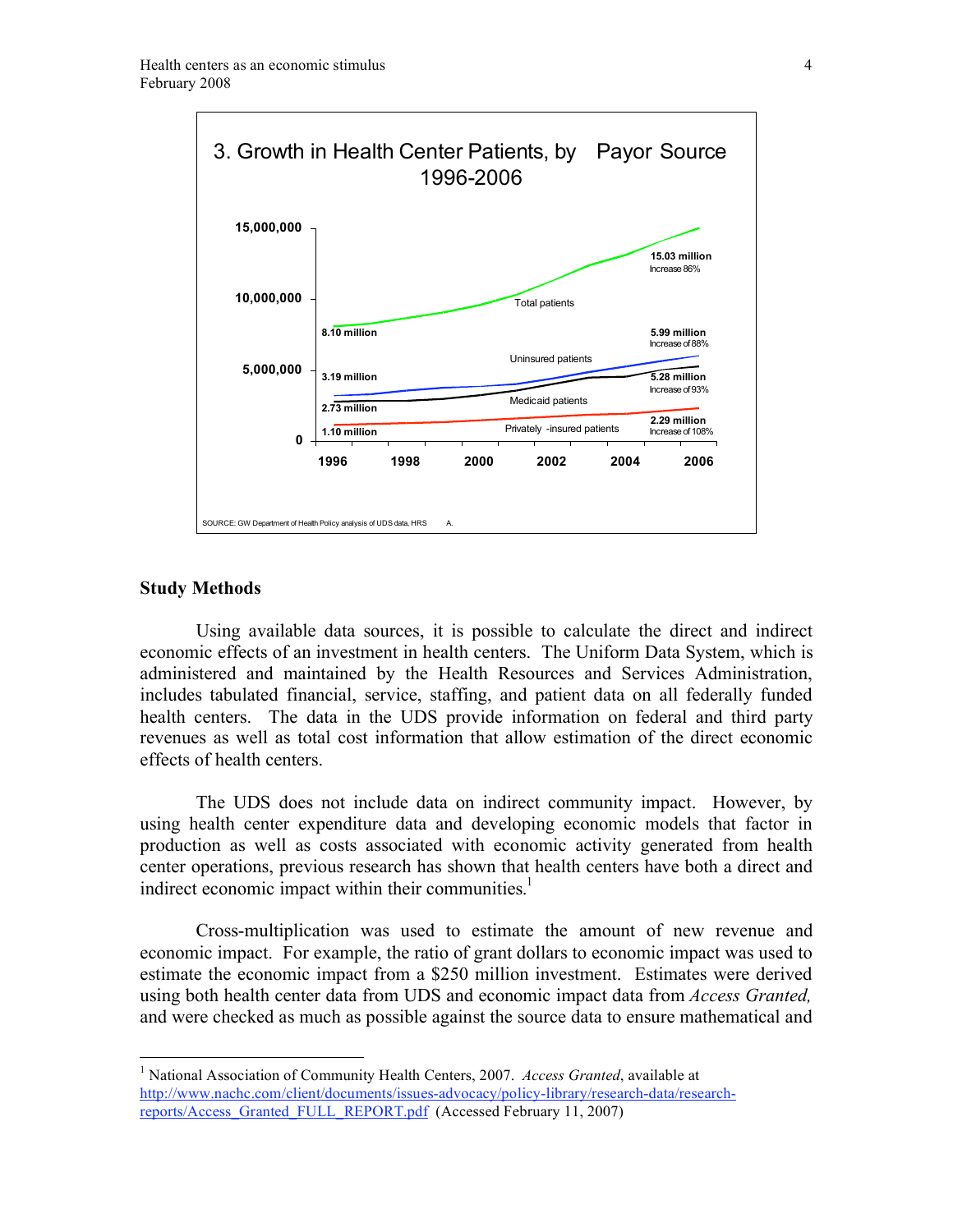logical consistency (e.g., does the number of new uninsured still account for 40 percent of all new patients). In calculating new patients, the average cost per patient was used. Because of the lack of actual economic data, and in order to avoid overstating the precision of each calculation, estimates are provided as a rounded number.

### **Findings**

We derived national and state-by-state estimates of the stimulus effects of a \$250 million federal health center spending increase to help existing health centers expand existing service sites, add service locations, add necessary services, and increase their hours of operation.

### National Benefits

*Health care for more patients:* In 2006, health centers reported earning approximately \$3 in third party revenue for every \$1 in health center grant funding.<sup>2</sup> Thus, a \$250 million investment would translate into nearly \$750 million in additional third party revenues, bringing the total revenue for health centers to approximately \$1 billion. Assuming that the per capita cost of serving a health center patient remains constant at \$538, health centers would be able to serve an additional 740,000 uninsured patients and 1.1 million publicly or privately insured patients.<sup>3</sup> In sum, a \$250 million investment in health centers would allow health centers to serve an additional 1.8 million patients. More than 92 percent of these new patients would be low-income, 63 percent would be members of racial and ethnic minority groups, and 40 percent would be uninsured.<sup>4</sup>

*Direct and indirect economic benefits.* As **Table 1** shows, a \$250 million investment would result in approximately \$1 billion in new health center revenues from private and public sources. $5$  For communities, the health center investment would translate into approximately \$2.1 billion in economic benefits, including 24,000 new community jobs and significant investment in community services and supplies.

#### Urban-Rural Estimates

 $\overline{a}$ 

UDS data permit estimates tied to the urban/rural status of individual grantees. We estimate that, of the total economic activity produced by an additional \$250 million health center investment, 23 percent (\$480 million) would be generated in rural service areas, while 77 percent (\$1.6 billion) would be generated in urban communities.

 $2$  Third party payments only include self-pay, private, Medicaid, Medicare, and other public coverage. The rate of return is estimated to be 4-to-1 if other federal, state, and local grants and contracts are included in the calculation.

<sup>&</sup>lt;sup>3</sup> Approximately 40 percent of health center patients are uninsured.<br><sup>4</sup> Based on 2006 UDS data, HRSA.

 $<sup>5</sup>$  Direct benefits estimates include all health center revenues, including other forms of federal, state, and</sup> local grants and contracts, and mirrors health center expenditures.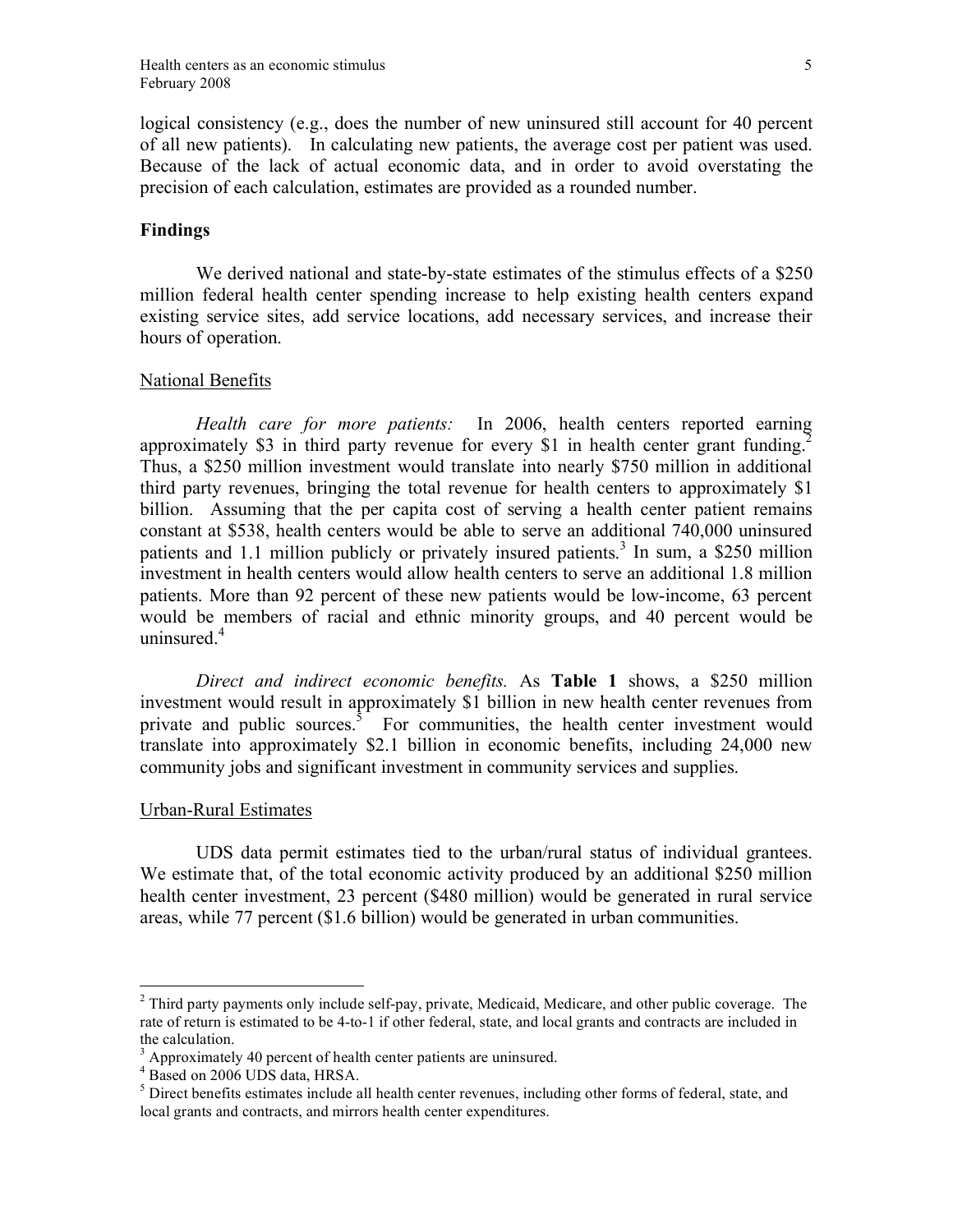| <b>Impact measure</b>                                                     | <b>National</b> | <b>Rural</b>  | <b>Urban</b>  |
|---------------------------------------------------------------------------|-----------------|---------------|---------------|
| New revenues into<br>communities (grants)<br>and third party<br>payments) | \$1.0 billion   | \$420 million | \$600 million |
| Total economic<br>activity                                                | \$2.1 billion   | \$480 million | \$1.6 billion |
| Additional patients<br>served                                             | 1.8 million     | 830 thousand  | 1.0 million   |
| Jobs created                                                              | 24,000          | 6,000         | 18,000        |

# **Table 1. National Economic Impact of a \$250 Million Investment in Community Health Centers**<sup>6</sup>

## State-by-State Impact Estimates

 It is also possible to estimate the effects of health centers on state economies, since the UDS data captures state and federal revenues, to determine the rate of return derived from funds invested in each state. We estimate that for every \$1 million in additional health center grant funding that flows to health centers, each state would realize, on average, an additional 8,400 patients served, 40 percent of whom would be uninsured, and would generate on average \$6.6 million in economic benefits. State-bystate results are shown in **Table 2.**

 6 Urban and rural economic and job estimates based on D.C. (urban) and Idaho (rural) health center impacts are located in Appendix C of *Access Granted.* Data from the UDS were used to estimate the distribution of impacts between urban and rural locations; hence, urban health centers accounted for an estimated 77% of new revenues, 55% of new patients, and 75% of new jobs in the community.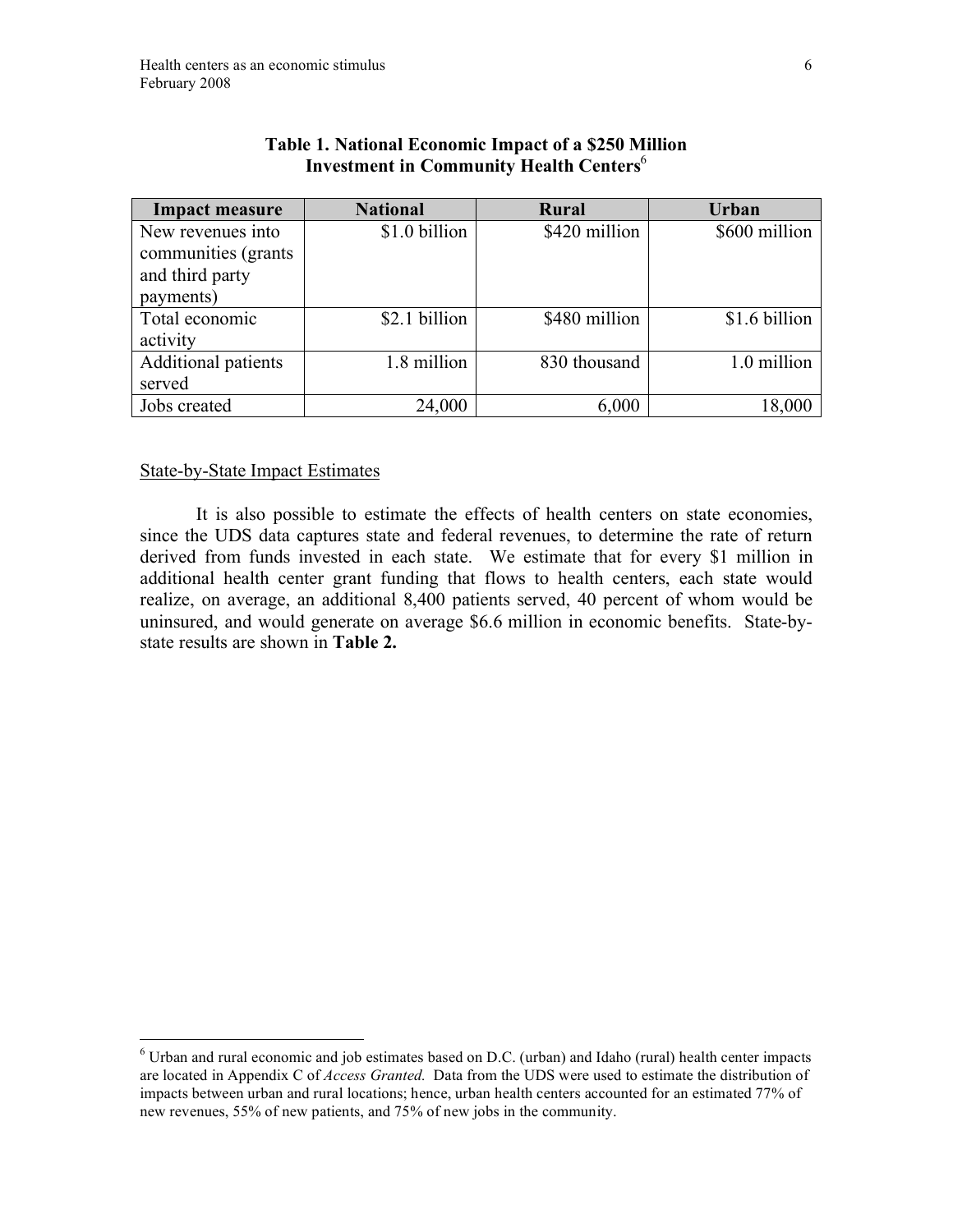| <b>State</b>             | <b>New Revenues</b> | <b>Total Economic</b><br><b>Activity Generated</b> | <b>New Patients</b><br><b>Served</b> | <b>Jobs (FTE)</b> |
|--------------------------|---------------------|----------------------------------------------------|--------------------------------------|-------------------|
| AK                       | \$2,500,000         | \$5,100,000                                        | 2,800                                | 54                |
| AL                       | \$1,900,000         | \$3,600,000                                        | 8,400                                | 41                |
| AR                       | \$1,300,000         | \$3,600,000                                        | 5,600                                | 48                |
| $\mathbf{A}\mathbf{Z}$   | \$4,900,000         | \$9,200,000                                        | 9,500                                | 105               |
| CA                       | \$6,400,000         | \$12,900,000                                       | 12,500                               | 141               |
| CO                       | \$4,400,000         | \$7,700,000                                        | 8,200                                | 84                |
| <b>CT</b>                | \$6,000,000         | \$12,000,000                                       | 11,900                               | 130               |
| $\rm DC$                 | \$6,300,000         | \$9,600,000                                        | 10,100                               | 111               |
| DE                       | \$1,600,000         | \$3,500,000                                        | 5,000                                | 44                |
| $\rm FL$                 | \$3,200,000         | \$7,000,000                                        | 8,400                                | 83                |
| GA                       | \$1,900,000         | \$5,100,000                                        | 7,400                                | 58                |
| H                        | \$5,800,000         | \$12,000,000                                       | 8,700                                | 144               |
| IA                       | \$2,900,000         | \$5,900,000                                        | 7,200                                | 74                |
| ID                       | \$1,700,000         | \$4,500,000                                        | 6,200                                | 59                |
| ${\rm IL}$               | \$4,500,000         | \$9,900,000                                        | 11,700                               | 106               |
| $\mathbf{IN}$            | \$3,900,000         | \$8,000,000                                        | 10,000                               | 102               |
| $\mathbf{K}\mathbf{S}$   | \$2,500,000         | \$5,100,000                                        | 8,100                                | 74                |
| KY                       | \$3,800,000         | \$7,200,000                                        | 10,000                               | 91                |
| LA                       | \$1,700,000         | \$4,400,000                                        | 7,000                                | 57                |
| MA                       | \$8,500,000         | \$15,100,000                                       | 10,600                               | 162               |
| MD                       | \$4,900,000         | \$10,800,000                                       | 9,300                                | 113               |
| ME                       | \$5,300,000         | \$8,800,000                                        | 11,600                               | 111               |
| $\mathbf{M}$             | \$4,200,000         | \$8,300,000                                        | 10,700                               | 95                |
| <b>MN</b>                | \$4,400,000         | \$8,400,000                                        | 8,200                                | 92                |
| MO                       | \$3,600,000         | \$7,700,000                                        | 8,100                                | 88                |
| MS                       | \$2,100,000         | \$5,200,000                                        | 9,800                                | 67                |
| MT                       | \$1,500,000         | \$3,600,000                                        | 6,200                                | 47                |
| NC                       | \$2,200,000         | \$5,200,000                                        | 8,000                                | 64                |
| ${\rm ND}$               | \$2,300,000         | \$4,700,000                                        | 7,000                                | 64                |
| <b>NE</b>                | \$3,700,000         | \$6,400,000                                        | 6,600                                | 85                |
| NH                       | \$4,800,000         | \$10,500,000                                       | 10,000                               | 132               |
| $\rm{NJ}$                | \$3,700,000         | \$8,200,000                                        | 9,700                                | 85                |
| $\rm{NM}$                | \$3,000,000         | \$5,900,000                                        | 6,800                                | 75                |
| $\ensuremath{\text{NV}}$ | \$2,400,000         | \$4,600,000                                        | 9,300                                | 60                |
| $\ensuremath{\text{NY}}$ | \$6,500,000         | \$12,300,000                                       | 11,800                               | 126               |
| OH                       | \$2,500,000         | \$5,800,000                                        | 7,600                                | 67                |
| OK                       | \$2,300,000         | \$5,500,000                                        | 7,600                                | 69                |

<sup>&</sup>lt;sup>7</sup> Economic activity based on cross-multiplication of ratios using data from the UDS and economic impacts from *Access Granted.* New patients may be higher in some states for the similar economic or new revenue estimates due to varying average cost rate. New revenues were generated using the ratio of health center grant funding and other revenues from the UDS data.